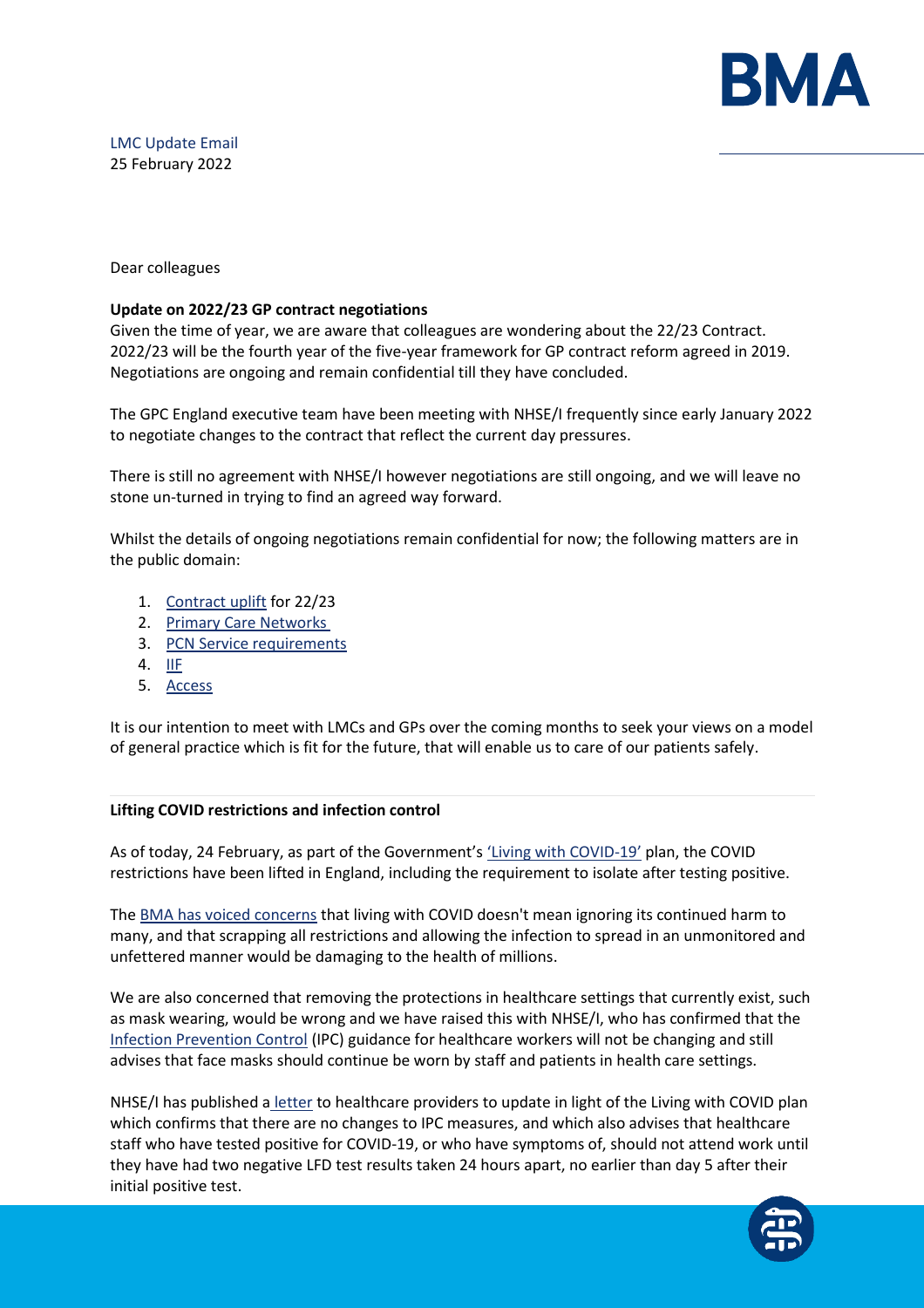

We have requested urgent communications to the public about IPC expectations for public in healthcare settings.

### **COVID-19 vaccination programme**

#### COVID-19 vaccination for all 5-11 year olds

Following the latest [JCVI guidance on vaccinations for all 5-11 year olds,](https://protect-eu.mimecast.com/s/Ky7BCwr11UGKwRWIRQHfB?domain=gov.uk) NHSE/I has publishe[d](https://protect-eu.mimecast.com/s/LscjCx1ggh1kWQ3I79LLo?domain=england.nhs.uk/) [guidance](https://protect-eu.mimecast.com/s/LscjCx1ggh1kWQ3I79LLo?domain=england.nhs.uk/) on the actions to take to begin administering vaccinations to 5-11 year-olds from the beginning of April.

We also understand that the COVID-19 vaccinatio[n enhanced service specification](https://protect-eu.mimecast.com/s/NPKUCyXjjtrZByRSnpdAg?domain=england.nhs.uk/) will be extended and is being updated to align with the JCVI guidance as well as the next steps guidance (below), and will be published shortly.

### Next steps for vaccination programme

NHSE/I has sent out a [letter setting out the next steps of the vaccination programme](https://protect-eu.mimecast.com/s/hKpECzXkktM6jmAu1ILyq?domain=england.nhs.uk/) asking local systems to plan for the April to September period, advising that general practice should focus on delivery of core/routine services to patients, and that it is likely that PCN sites will 'hibernate' over that period whilst being prepared to stand back up if there is a surge. Provision of COVID vaccinations over that period will be through mass vaccination sites and pharmacies, although in limited circumstances, where appropriate and agreed with local systems, PCN sites might still be utilised. Read more in the [planning parameters document.](https://protect-eu.mimecast.com/s/-_gDCA1pphN4D1zfk0Ub_?domain=england.nhs.uk)

The letter also announced that a second booster programme will commence in Autumn 2022, which will be limited to over 75s, care home residents and severely immuno-compromised - it will not include health and care staff. The NHSE/I letter also requests local systems about preference for delivery of the further booster programme from September.

We will continue to engage with NHSE/I on this over the spring and summer.

#### **GP pressures**

Dr Farah Jameel, chair of GPC England, has [published a letter](https://protect-eu.mimecast.com/s/4SN1CB6qqf7jLlOuMrMsn?domain=bma.org.uk) in the Daily Mail responding to the [article](https://protect-eu.mimecast.com/s/KqAQCD8vvH5q8Okhx8VUa?domain=dailymail.co.uk) 'What really lies behind the national crisis in GPs?'.

Dr Jameel said: "While we understand the frustration of patients who have had difficulty getting appointments, the root cause lies in chronic workforce shortages and a lack of proper investment. Without a workable plan to increase staffing, freeing up the staff we have to care for patients based on clinical need and directing investment to where it's needed most, we will see no relief from the current crisis engulfing the NHS."

Read more about NHS pressures in our [NHS under pressure hub,](https://protect-eu.mimecast.com/s/wXN4CExwwS3LZ6NuDVwlG?domain=bma.org.uk) including GP workforce and pressures on ou[r GP analysis page](https://protect-eu.mimecast.com/s/tdHiCG800H1kzLQImxslB?domain=bma.org.uk)

#### **[Check your NHS pension scheme protection](https://protect-eu.mimecast.com/s/ulAhCJQBBfqZjQDs7gdZt?domain=bma-mail.org.uk)**

If you have maintained enhanced protection under the 1995 or 2008 sections, be aware this will be lost when you transition to the 2015 scheme on 1 April 2022. Members should consider opting out of the NHS pension if they want to retain the enhanced or fixed protection and do so by 31 March 2022 – it is important that you ensure that PCSE effects this promptly. [Read more](https://protect-eu.mimecast.com/s/7QwPCKQDDf2ORrGC8UufW?domain=bma.org.uk)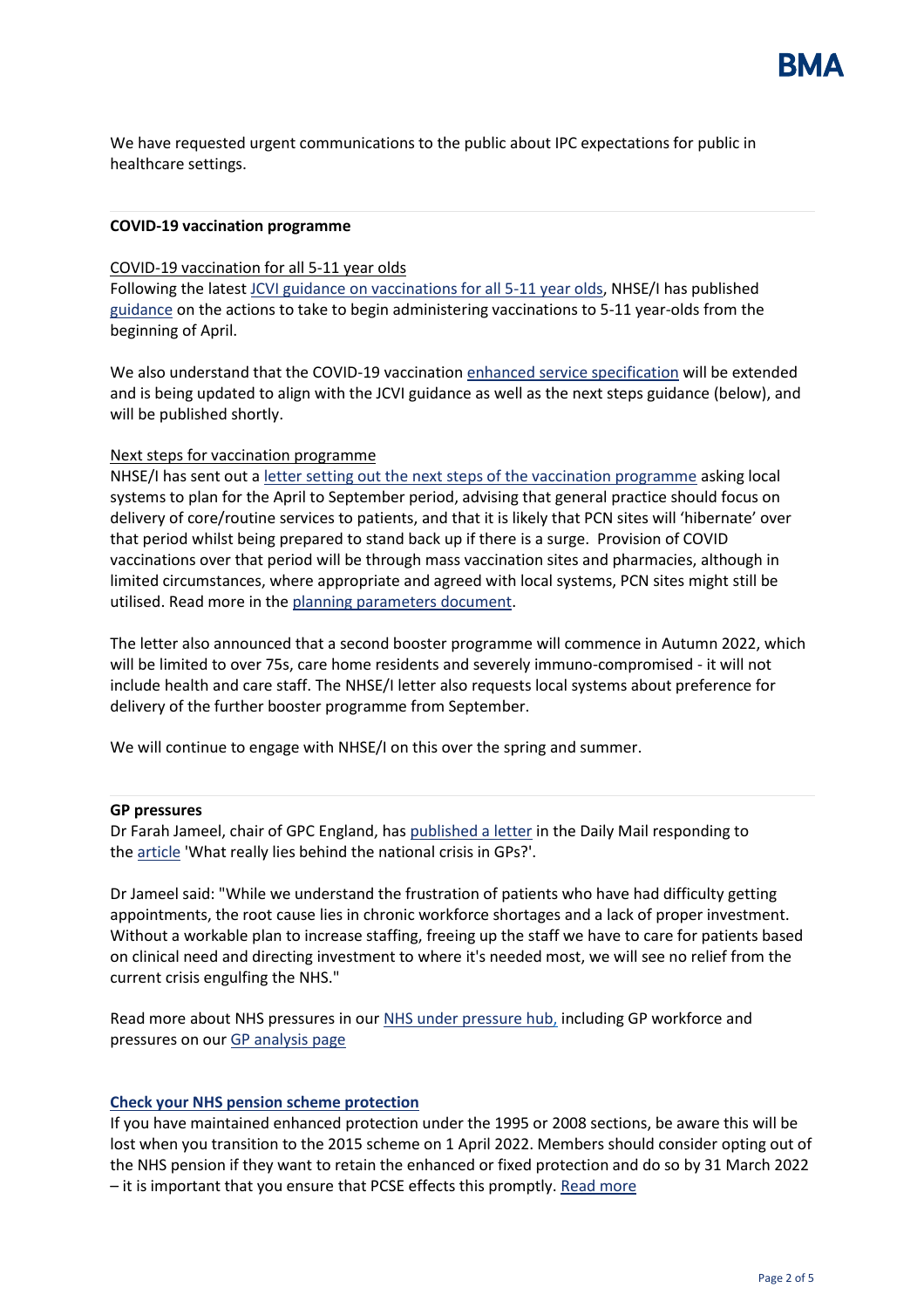

### **NHS Elective Recovery Plan**

The BMA's comprehensive [summary and analysis of the new NHS Elective Recovery Plan](https://protect-eu.mimecast.com/s/iuFFCLJEEiRKzYZIXdznW?domain=bma.org.uk) has now been published. The recovery plan sets out a range of ambitions, policies, and programmes targeted at reducing the elective care backlog in England over the next three years.

GPC England has encouraged NHSE/I to develop a support package so general practices can deliver recovery and deal with the backlog in long-term conditions. Our briefing analyses the key details of the plan  $-$  read it [here](https://protect-eu.mimecast.com/s/iuFFCLJEEiRKzYZIXdznW?domain=bma.org.uk)

### **Patient access to records**

GPC England recognises the immense pressure that enabling [access to records](https://protect-eu.mimecast.com/s/tlzKCM1GGhqXn6AsoLL8j?domain=digital.nhs.uk) in such a short timeframe would put on GPs. We secured a delay to the original launch date and continue to work with other stakeholders to seek a resolution to ongoing concerns. As it stands the requisite infrastructure and guidance is not yet in place to enable this to launch in an effective fashion. We have concerns that without this and without an adequate public education campaign, the launch of the programme will likely drive traffic to GPs from patients unable to access aspects of their record or confused about what they find, ultimately creating more harm than good due to increased demands on GPs time.

## **Fuller stocktake**

Professor Claire Fuller has been asked to lead a wide-ranging national stocktake of how primary care can best be supported within the emergent Integrated Care Systems (ICSs) to meet the health needs of people in their local areas. We would encourage LMCs and GP practices to take the opportunity to input into this review. You can do this by adding comments and ideas to the Stocktake Crowdicity [page](https://protect-eu.mimecast.com/s/65NUCN0JJt07gMGuw3vnY?domain=fullerstocktake.crowdicity.com/)

### **New to partnership scheme**

Following the article in [Pulse](https://protect-eu.mimecast.com/s/mDC5CO8KKHpnB2yU8IruH?domain=pulsetoday.co.uk/) which revealed that more than 1,300 GPs have benefited from the new to partnership payments, I commented: "The New to Partnership scheme was part of NHSE/I and DHSC's commitment to the partnership model and we are glad that it is being taken up in such numbers. While we think progress has been encouraging, it can do better and we are keen to ensure this scheme encourages GPs to become partners."

### **Ordering DWP leaflets**

A new contract for Managed Print Services with HH Global Associates Ltd (HHG) started on 21 February 2022, which provides the supply of items to DWP's external customers / partners, such as the MATB1 maternity certificate, Med 3s and Med 10s for health care professionals. Read more on [GOV.UK](https://protect-eu.mimecast.com/s/XRmYCPQLLfKWL5ksg5gQl?domain=gov.uk)

# **LMC Secretaries Conference 2022 – registration deadline 25 February**

Information has been sent out to register for the LMC Secretaries Conference 10 March 2022. The event will take place at Friends' House, on Euston Road opposite Euston Station. An online application form for nominations is available [here,](https://events.bma.org.uk/lmc-secretaries-conference---10-march-2022/registration/Site/Register) with a closing date of **25 February 2022.** Please contact the GPC office at info. Imcconference@bma.org.uk with any queries you have about the LMC Secretaries Conference.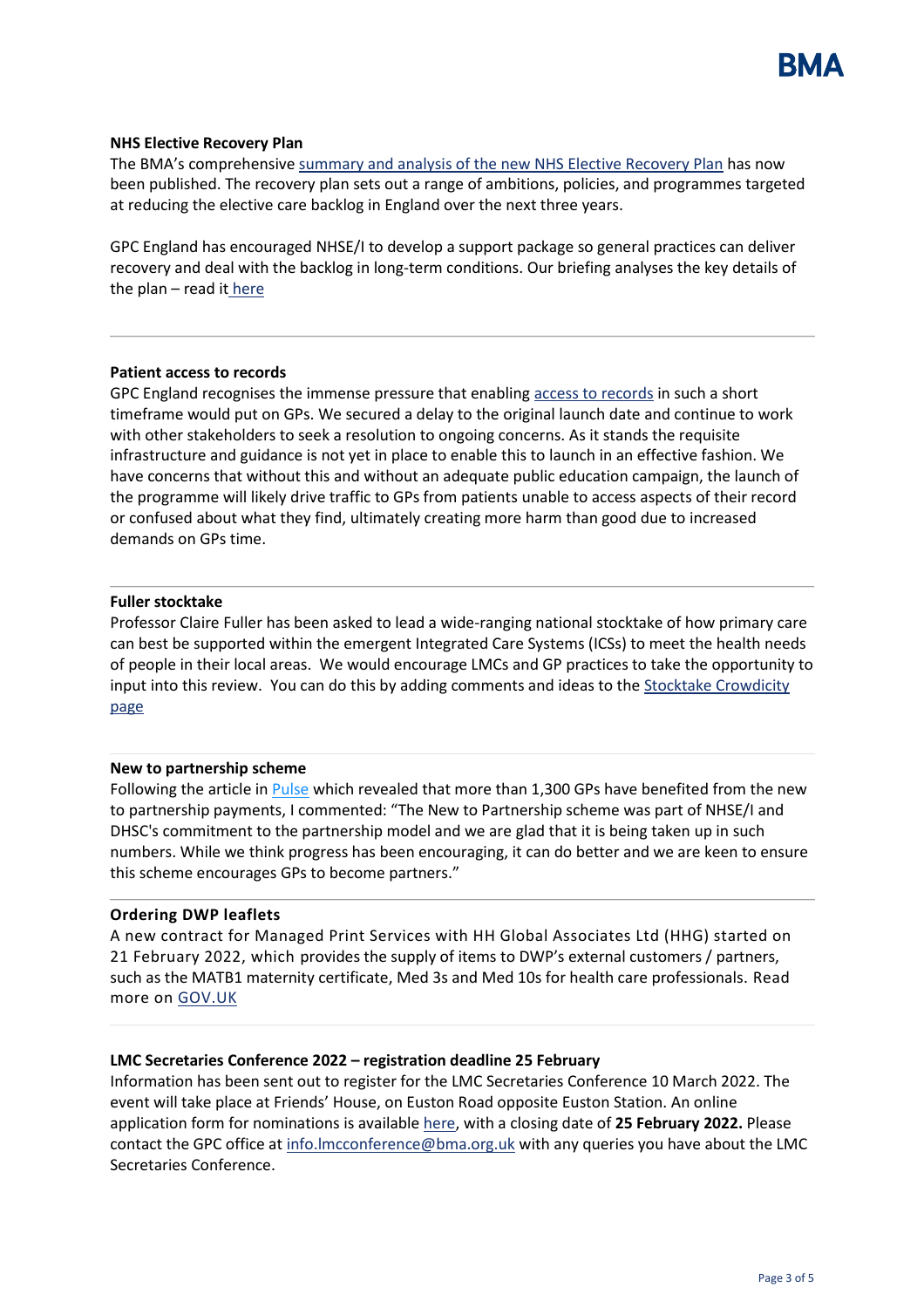

## **LMC UK Conference 2022**

The 2022 UK LMC Conference will take place on *10 and 11 May* and will be held face to face in York at the Barbican Centre (unless government advice mandates that we cannot, in which case it will be held remotely).

The deadline to submit motions is **noon 2 March 2022,** via this [link](https://protect-eu.mimecast.com/s/0y6SCQ7MMckOwNyhLHZQI?domain=web2.bma.org.uk)

LMCs are asked to complete the registration form by the following link no later than *Friday 8 April* 2022 Registration site - [UK conference of LMCs 2022 \(bma.org.uk\).](https://events.bma.org.uk/uk-conference-of-lmcs-2022/registration/Site/Register) Please note that we would be unable to fulfil registration requests beyond that date.

We aim to publish the final Agenda on the [BMA website](https://protect-eu.mimecast.com/s/EwkUCR1NNhvE3gzUgwQfJ?domain=bma.org.uk) on 22 April 2022, and it will also be emailed directly to those who have registered and LMCs as soon as it is available.

Read more about the conference, how to register and to submit motions on the [BMA website](https://protect-eu.mimecast.com/s/EwkUCR1NNhvE3gzUgwQfJ?domain=bma.org.uk)

Key GPC contacts for any queries and information:

General queries: [info.lmcconference@bma.org.uk](mailto:info.lmcconference@bma.org.uk)

Karen Day [kday@bma.org.uk](mailto:kday@bma.org.uk) (Registering reps, conference attendees, motions, general admin) Kathryn Reece [kreece@bma.org.uk](mailto:kreece@bma.org.uk) (Registering reps, conference attendees, motions, general admin).

### **GPC regional elections**

Nominations are open for seats to the General Practitioners Committee (GPC) in the following regions:

- Cambridgeshire/Bedfordshire
- Hertfordshire
- N&S Essex
- Barking & Havering/Redbridge & Waltham Forest/City & E London
- Cumbria & Lancs
- Wigan & Bolton/Bury & Rochdale/W Pennine
- Ayrshire & Arran/Borders/Dumfries & Galloway/Lanarkshire
- S & W Devon/Cornwall & Isles of Scilly
- Hamps & IoW
- Kent
- Surrey & Croydon
- E Yorks/ N Lincs/ Lincs
- Calderdale/Kirklees/Leeds/Wakefield.

All standard seats are for a three-year term, 2022-25 sessions, subject to governance structure review. *You must be a BMA member to stand in this election.*

Please note that in previous years there was a requirement that only GPs who paid the voluntary levy could nominate themselves for election. That requirement has now been removed.

To submit your nomination for any of the above seats please visit [https://elections.bma.org.uk/](https://protect-eu.mimecast.com/s/kTLzCVQRRfx3pPRh9aGN1?domain=elections.bma.org.uk) The deadline for all nominations is **12pm Monday 7th March.**